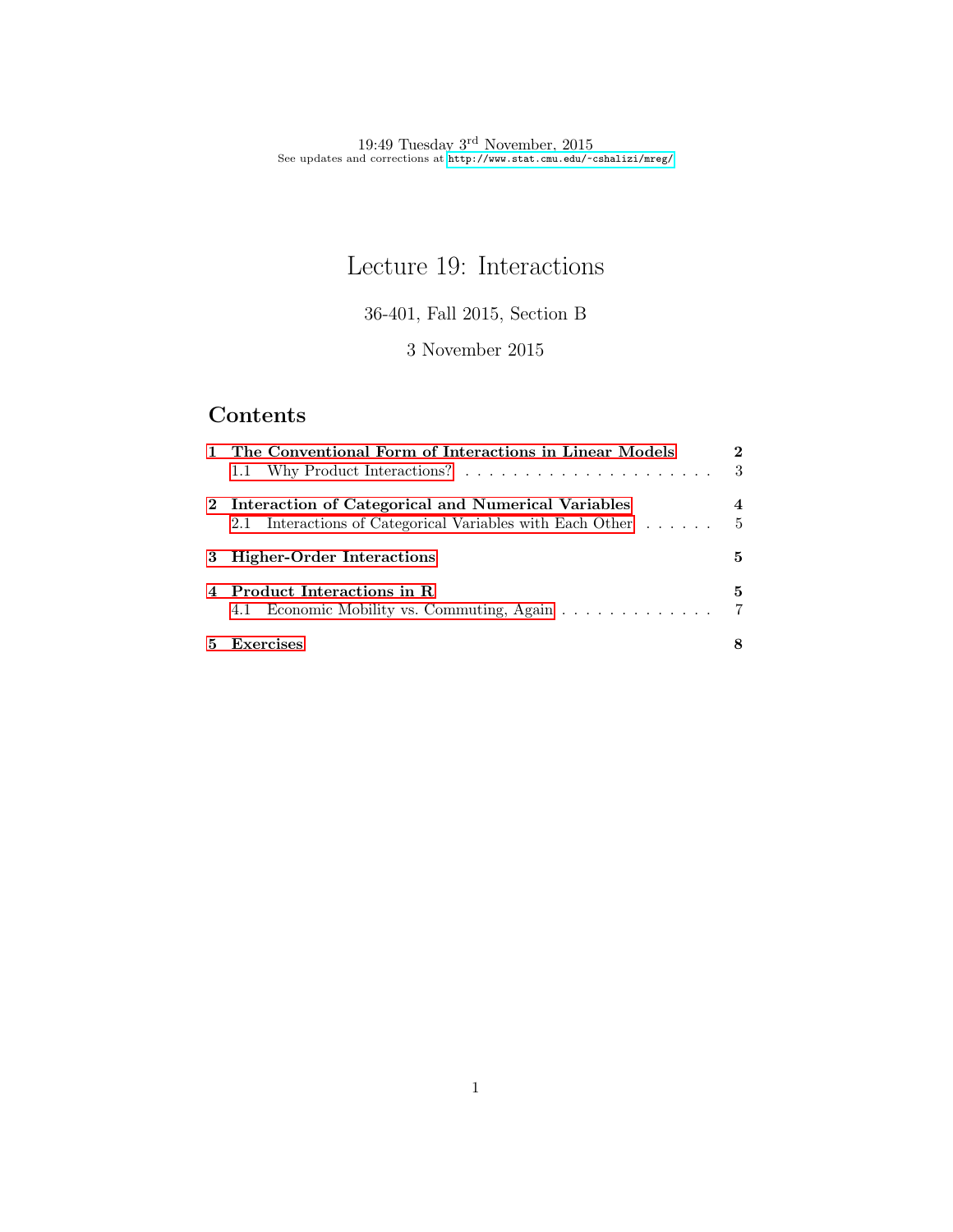When we say that there are no interactions between  $X_i$  and  $X_j$ , we mean that

$$
\frac{\partial \mathbb{E}\left[Y|X=x\right]}{\partial dx_i}
$$

is not a function of  $x_i$ . Said another way, there are no interactions if and only if

$$
\mathbb{E}[Y|X=x] = \alpha + \sum_{i=1}^{p} f_i(x_i)
$$

so that each coordinate of  $X$  makes its own separate, additive contribution to  $Y$ . The standard multiple linear regression model of course includes no interactions between any of the predictor variables.

General considerations of probability theory, mathematical modeling, statistical theory, etc., give us no reason whatsoever to anticipate that interactions are rare, or that when they exist they are small. You might be so lucky as to not have any to deal with, but you should not presume you will be lucky.

Diagnosing the presence of interactions See Lecture 15 for some ideas about how to do this. One trick not mentioned there is to plot the residuals from an interaction-free model against the product of two predictors, e.g., against  $X_1X_2$ . This, however, presumes a particular form for the interaction, gone over in the next section.

## <span id="page-1-0"></span>1 The Conventional Form of Interactions in Linear Models

The usual way of including interactions in a linear model is to add a product term, as, e.g.,

<span id="page-1-1"></span>
$$
Y = \beta_0 + \beta_1 X_1 + \beta_2 X_2 + \beta_3 X_1 X_2 + \epsilon \tag{1}
$$

Once we add such a term, we estimate  $\beta_3$  in exactly the same way we'd estimate any other coefficient.

**Interpretation** In the model of Eq. [1,](#page-1-1) it is no longer correct to interpret  $\beta_1$  as  $\mathbb{E}[Y|X_1 = x_1 + 1, X_2 = x_2] - \mathbb{E}[Y|X_1 = x_1, X_2 = x_2]$ . That difference is, rather  $\beta_1 + \beta_3 X_2$ . Similarly,  $\beta_2$  is no longer the expected difference in Y between two otherwise-identical cases where  $X_2$  differs by 1. The fact that we can't give one answer to "how much does the response change when we change this variable?", that the correct answer to that question always involves the other variable, is what interaction means.

What we can say is that  $\beta_1$  is the slope with regard to  $X_1$  when  $X_2 = 0$ , and likewise  $\beta_2$  is how much we expect Y to change for a one-unit change in  $X_2$ when  $X_1 = 0$ .  $\beta_3$  is the rate at which the slope on  $X_1$  changes as  $X_2$  changes, and likewise the rate at which the slope on  $X_2$  changes with  $X_1$  (see Exercise [1](#page-7-1) for why it's both).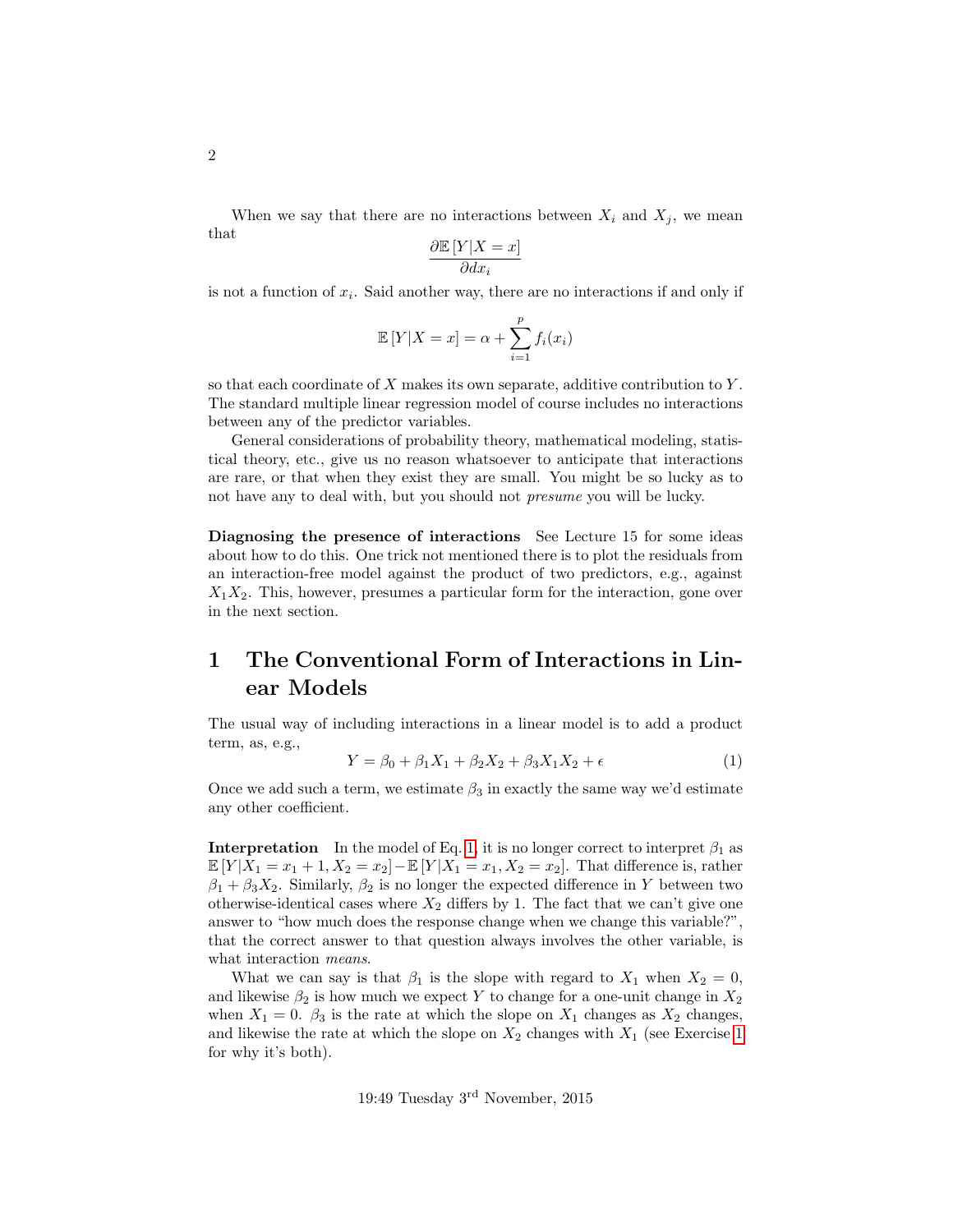Heaviside step function,  $H(x) = \begin{cases} 1 & x \geq 0 \\ 0 & x < 0 \end{cases}$ 

 $\begin{array}{cc} 1 & x \leq 0 \\ 0 & x < 0 \end{array}$ .

Diagnostics and inference Diagnostics for a product term goes just like it would for any other: the residuals should have the same distribution no matter what the value of  $X_i X_j$  happens to be; all the usual plots can be made using  $X_i X_j$  as the predictor variable. Inference, too, works exactly the same way.

**Terminology** The coefficients which go with the linear terms,  $\beta_1$  and  $\beta_2$ above, are often called the "main effects", while  $\beta_3$  would be an "interaction" effect". I think this terminology is misleading in at least two ways. First, by talking about "effects" at all, it carries causal implications which are not usually warranted by a regression. Second, it implies that the linear terms, being "main", are bigger or more important than the interactions, and again there's usually no reason to think that. Why we don't use names like "linear coefficients" and "product coefficients", I couldn't say.

Products without linear terms considered dubious It is very rare to find models where there is a product term  $X_i X_j$  without both the linear terms  $X_i$ and  $X_i$ . If, say, the  $X_i$  term was missing, it would mean that Y was completely insensitive to  $X_i$  when  $X_j = 0$ , but only then. This is weird, and indeed flies in the face of one of the best justifications for using product interactions  $(\S1.1)$  $(\S1.1)$ . There's no intrinsic reason it couldn't happen, but you should expect models like that to receive additional scrutiny.

#### <span id="page-2-0"></span>1.1 Why Product Interactions?

Most texts on linear regression do not even attempt to justify using interaction terms that look like  $X_1X_2$ , as opposed to  $\frac{X_1X_2}{1+|X_1X_2|}$ , or  $X_1H(X_2-c)$ , etc., etc. H is the Here is the best justification I can find.

Suppose that the real regression function  $\mathbb{E}[Y|X=x] = \mu(x)$  is a smooth function of all the coordinates of  $x$ . Because it is smooth, we should be able to do a Taylor expansion around any particular point, say  $x^*$ :

$$
\mu(x) \approx \mu(x^*) + \sum_{i=1}^p (x_i - x_i^*) \left. \frac{\partial \mu}{\partial x_i} \right|_{x = x^*} + \frac{1}{2} \sum_{i=1}^p \sum_{j=1}^p (x_i - x_i^*)(x_j - x_j^*) \left. \frac{\partial^2 \mu}{\partial x_i x_j} \right|_{x = x^*}
$$

The first term,  $\mu(x^*)$ , is a constant. The next sum will give us linear terms in all the  $x_i$  (plus more constants). The double sum after that will give us terms for each product  $x_i x_j$ , plus all the squares  $x_i^2$ , plus more constants. Thus, if the true regression function is smooth, and we only see a small range of values for each predictor variable, using product terms is reasonable — provided we also include quadratic terms for each variable. (See Lecture 16 on polynomial regression for how to do that.)

Non-product interactions If have a particular sort of non-product interaction term in mind, say  $\frac{X_1 X_2}{1+|X_1 X_2|}$ , there is not particular difficulty in estimating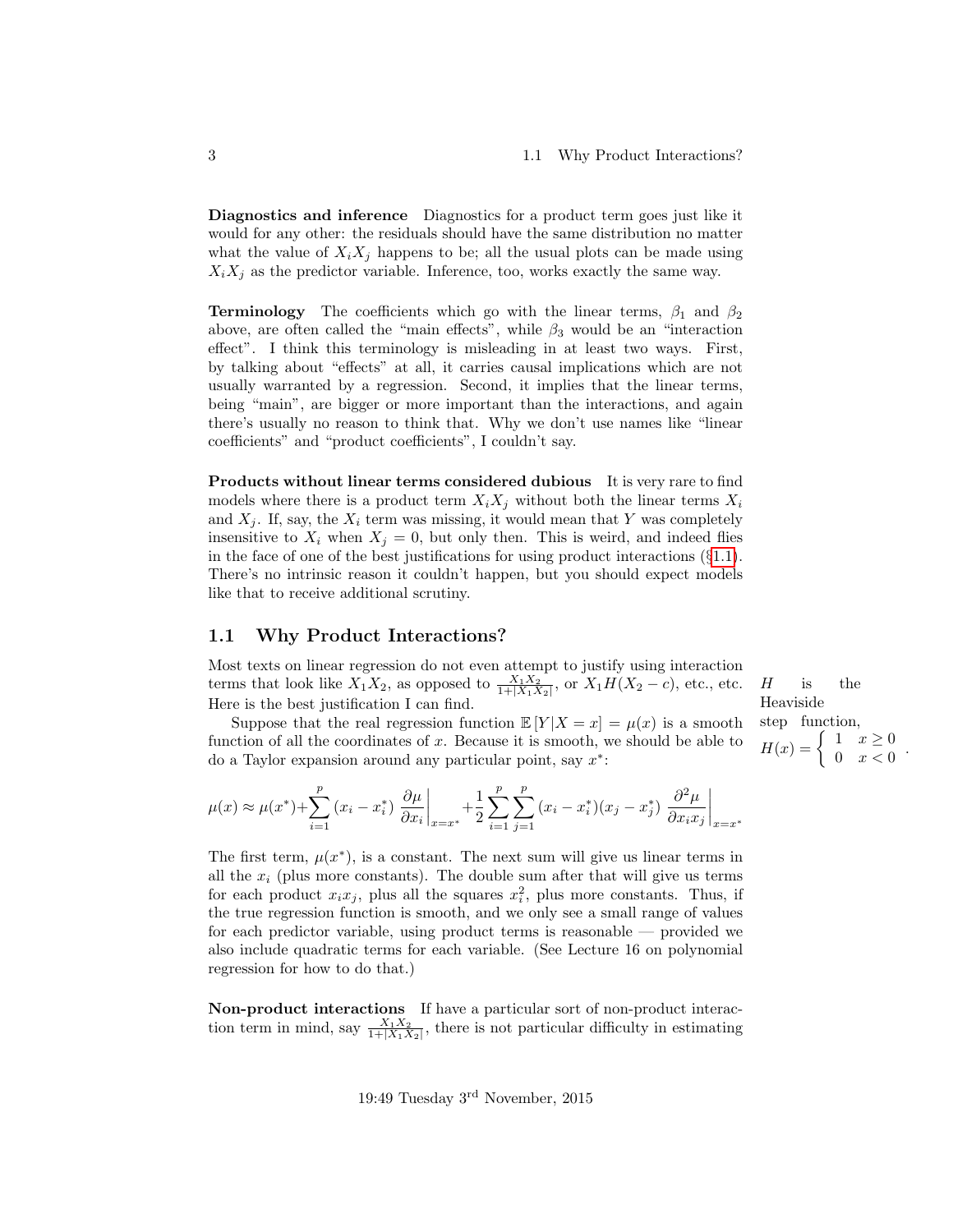it; just form a new column of predictors with the appropriate values, and estimate a coefficient on it like any other. Interpretation may, however, become even more tricky, and there is also the issue of deciding on what sort of interaction. In 402, we will see ways of discovering reasonable interaction terms automatically, by two-dimensional smoothing.

## <span id="page-3-0"></span>2 Interaction of Categorical and Numerical Variables

If we multiply the indicator variable for a binary category, say  $X_B$ , with an ordinary numerical variable, say  $X_1$ , we get a different slope on  $X_i$  for each category:

<span id="page-3-1"></span>
$$
Y = \beta_0 + \beta_1 X_1 + \beta_{1B} X_B X_1 + \epsilon \tag{2}
$$

When  $X_B = 0$ , the slope on  $X_1$  is  $\beta_1$ , but when  $X_B = 1$ , the slope on  $X_1$  is  $\beta_1+\beta_{1B}$ ; the coefficient for the interaction is the *difference* in slopes between the two categories. This is just like the way the coefficients on categorical variables back in Lecture 16 ("adjusted effects") were differences between the intercepts for the categories.

In fact, look closely at Eq. [2.](#page-3-1) It says that the categories share a common *intercept*, but their regression lines are not parallel (unless  $\beta_{1B} = 0$ ). We could expand the model by letting each category have its own slope and its own intercept:

$$
Y = \beta_0 + \beta_B X_B + \beta_1 X_1 + \beta_{1B} X_B X_1 + \epsilon
$$

This model, where "everything is interacted with the category", is very close to just running two separate regressions, one per category. It does, however, insist on having a single noise variance  $\sigma^2$  (which separate regressions wouldn't accomplish). It also let you form confidence intervals for  $\beta_B$  and  $\beta_{1B}$ ; if one or the other of these is tightly focused around 0, you might consider dropping that term and re-estimating<sup>[1](#page-3-2)</sup>. Also, if there were additional predictors in the model which were not interacted with the category, e.g.,

$$
Y = \beta_0 + \beta_B X_B + \beta_1 X_1 + \beta_{1B} X_B X_1 + \beta_2 X_2 + \epsilon
$$

then this would definitely not be the same as running two separate regressions.

As with linear terms for categorical variables ("adjusted effects"), everything works much the same for variables with more than two levels: we add one indicator variable for all but one (reference or baseline) level of the category, we interact the indicators with the other predictor or predictors of interest, and the coefficients are differences to the slopes.

<span id="page-3-2"></span> $1$ You could get the same effect with two separate regressions, by getting a confidence interval for the difference in the two estimates of the slope or the two estimates of the intercept, but the answer would come to the same as what you'd get from the joint regression with full interactions.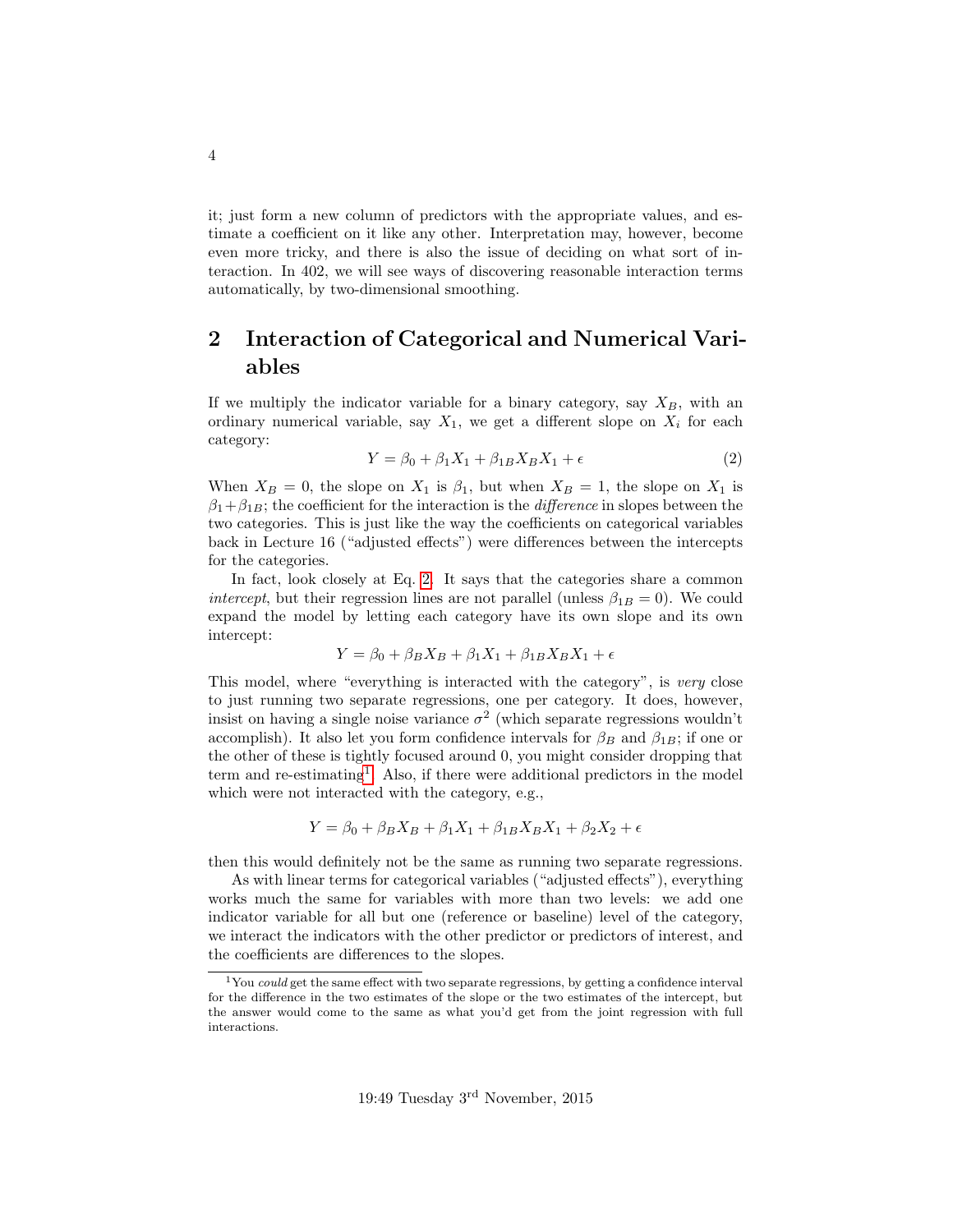#### <span id="page-4-0"></span>2.1 Interactions of Categorical Variables with Each Other

Nothing stops the variable you interact a categorical with from being another categorical. When that happens, you get terms which only apply to individuals which belong to both categories, e.g., to plumbers in Ohio.

Categorical interactions vs. group or conditional means Suppose we have two binary categorical variables, with corresponding indicator variables  $X_B$  and  $X_C$ . If we fit a model of the form

$$
Y = \beta_0 + \beta_1 X_B + \beta_2 X_C + \beta_3 X_B X_C + \epsilon
$$

then we can make the following identifications:

<span id="page-4-3"></span>
$$
\mathbb{E}\left[Y|X_B=0,X_C=0\right] = \beta_0 \tag{3}
$$

$$
\mathbb{E}\left[Y|X_B=1, X_C=0\right] = \beta_0 + \beta_1 \tag{4}
$$

 $\mathbb{E}[Y|X_B = 0, X_C = 1] = \beta_0 + \beta_2$  (5)

$$
\mathbb{E}[Y|X_B = 1, X_C = 1] = \beta_0 + \beta_1 + \beta_2 + \beta_3 \tag{6}
$$

Conversely, these give us four equations in four unknowns, so if we know the group or conditional means on the left-hand sides, we could solve these equations for the  $\beta$ s (Exercise [2\)](#page-8-0).

Notice that if our only predictor variables were these two categorical variables, we'd have one parameter for each distinct value of  $X$  — the model is saturated — and we'd have very little ability to tell that the model was wrong, regardless of how big  $n$  might be. One way we might check it would be to look at the distribution of residuals for each distinct group — by assumption they should all be the same. Of course if we have additional predictor variables, we can check the residuals against them.

### <span id="page-4-1"></span>3 Higher-Order Interactions

Nothing stops us from considering interactions among three or more variables, rather than just two. Again, the conventional form for this is a product,  $X_i X_j X_k$ . Again, the best justification for this I've ever seen is a higher-order Taylor expansion, which suggests using terms like  $X_i^2 X_j$  and  $X_i^3$  as well. Again, there is nothing special about diagnostics or inference for higher-order interaction terms. Trying to describe their interpretation in words gets extra tricky, however.

### <span id="page-4-2"></span>4 Product Interactions in R

The lm function is set up to comprehend multiplicative or product interactions in model formulas. Pure product interactions are denoted by :, so the formula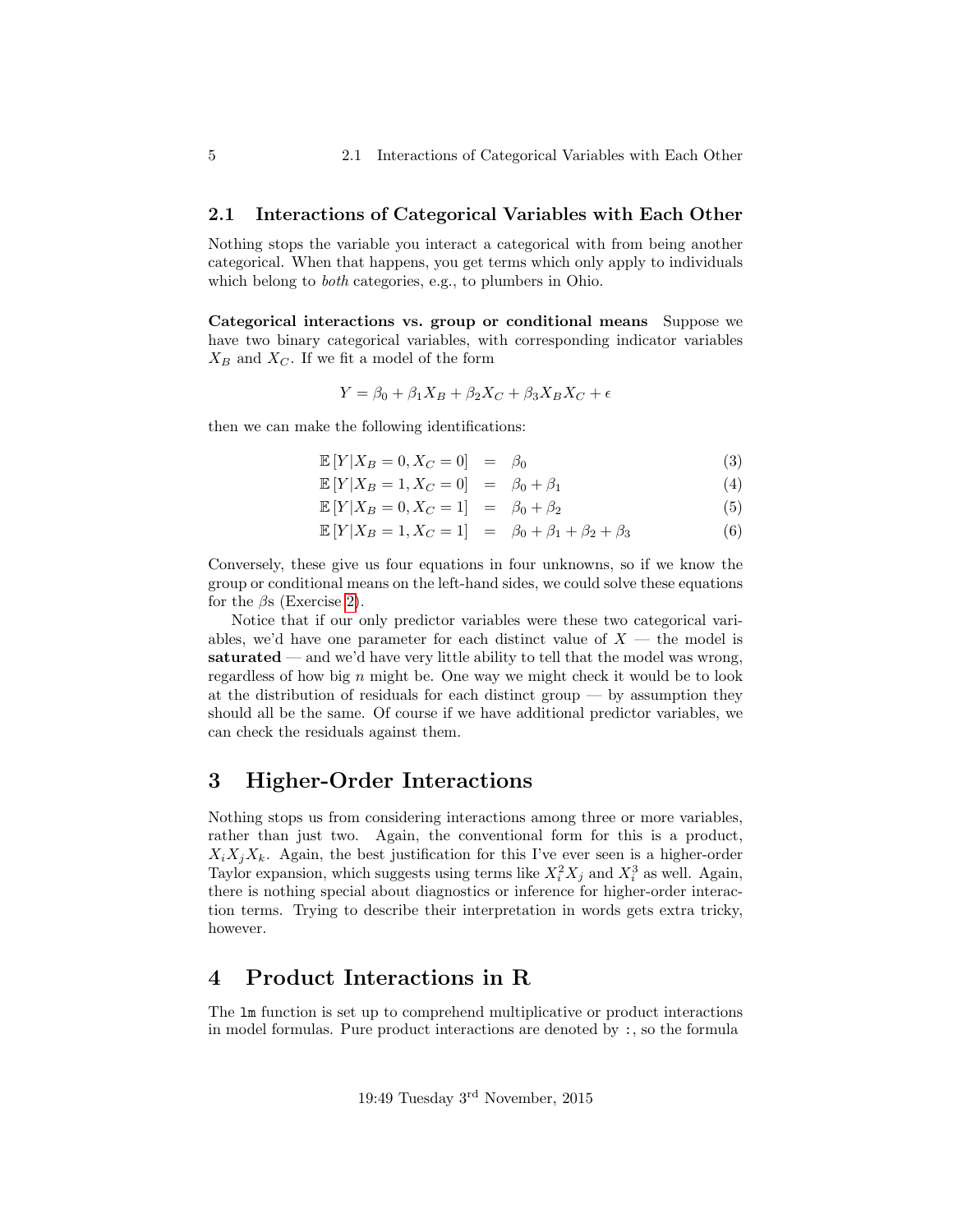$lm(y \sim x1:x2)$ 

corresponds to the model  $Y = \beta_0 + \beta X_1 X_2 + \epsilon$ . (Intercepts are included by default in R.) Since it is relatively rare to include just a product term without linear terms, it's more common to use the symbol  $*$ , which expands out to both sets of terms. That is,

 $lm(y \sim x1*x2)$ 

is equivalent to

lm(y ~ x1+x2+x1:x2)

and both estimate the model  $Y = \beta_0 + \beta_1 X_1 + \beta_2 X_2 + \beta_3 X_1 X_2 + \epsilon$ . This special sense of \* in formulas over-rides its ordinary sense of multiplication; if you wanted to specify a regression on, say  $1000X_2$ , you'd have to write I(1000\*x2) rather than 1000\*x2. Also notice that R thinks, not unreasonably, that  $x1:x1$ is just the same as  $x1$ ; if you want higher powers of a variable, use  $I(x1^2)$  or  $poly(x1,2)$ .

The : will apply to combinations of variables. Thus

(x1+x2):(x3+x4)

is equivalent to

x1:x3 + x1:x4 + x2:x3 + x2:x4

Similarly for \*. This

 $(x1+x2)*(x3+x4)$ 

expands out to this:

x1 + x2 + x3 + x4 + x1:x3 + x1:x4 + x2:x3 + x2:x4

The reason you can't just write x1^2 in your model formula is that the power operator also has a special meaning in formulas, of repeatedly \*-ing its argument with itself. That is, this

 $(x1+x2+x3)^2$ 

is equivalent to

 $(x1+x2+x3)*(x1+x2+x3)$ 

which in turn is equivalent to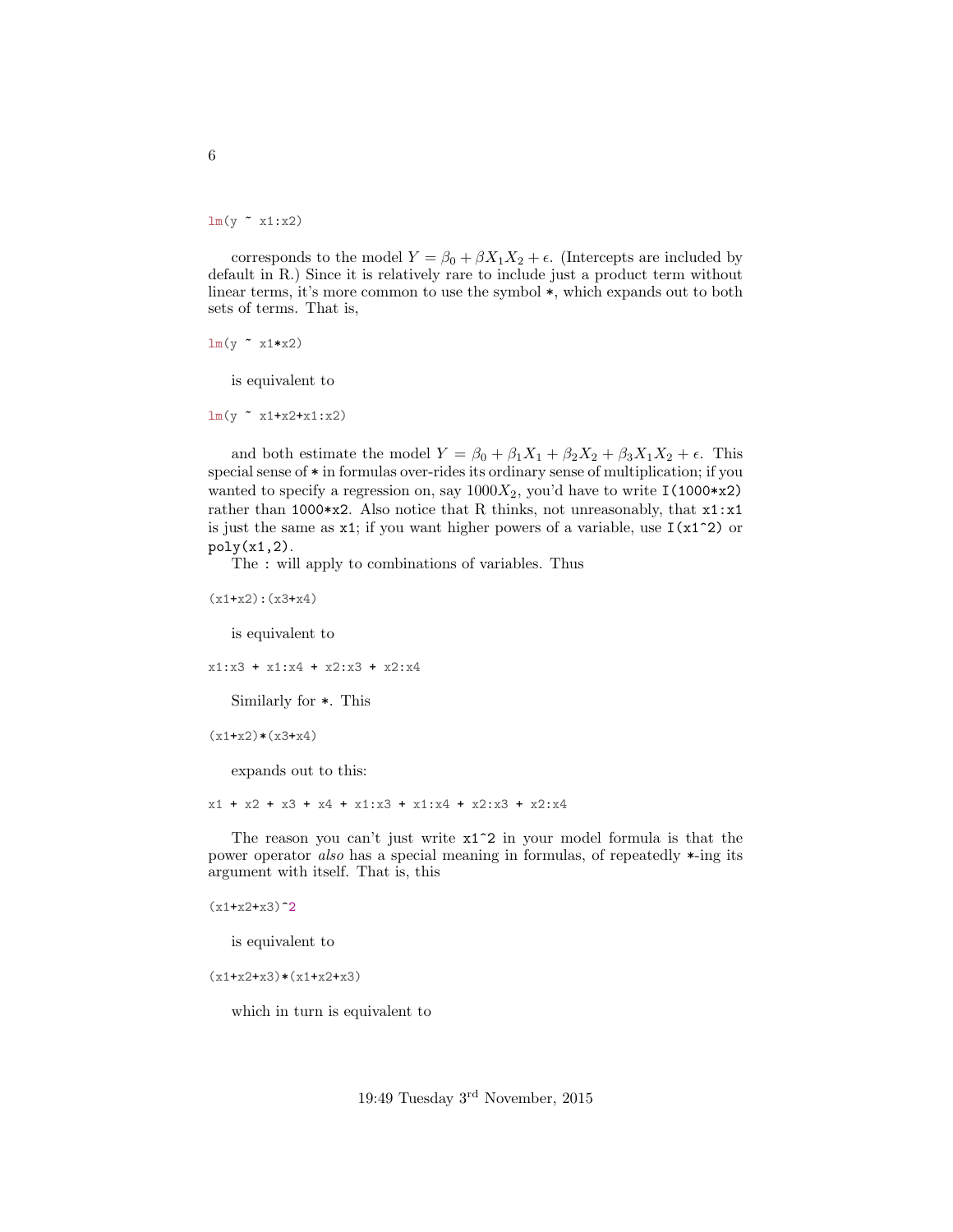$x1 + x2 + x3 + x1: x2 + x1: x3 + x2: x3$ 

(Remember that x1:x1 is just x1.)

I find these operators in formulas most useful when I want to interact lots of variables with a category:

```
lm(y ~ (x1+x2+x3+x5)*xcat + x4)
```
is a lot more compact than writing everything out, as

 $lm(y \texttt{r} xcat + x1 + x2 + x3 + x5 + x1:xcat + x2:xcat + x3:xcat + x5:xcat + x4)$ 

and it's also something I'm a lot less likely to get wrong. Even writing out the whole formula term by term would be a lot less work, and lead to many fewer errors, than creating all the interacted columns by hand.

poly and interactions If you want to use poly to do polynomial regression, as in Lecture 16, and we want interactions, we can do it:

 $lm(y \text{ o}ly(x1, x2, degree=2))$ 

This creates linear terms for both variables (which it gives names ending 1.0 and 0.1), quadratic terms for both variables (names ending in 2.0 and 0.2), and their product term (whose name ends in 1.1). We have to explicitly name the degree argument; otherwise, poly doesn't know when we've stopped giving it columns we want to interact. If we set degree higher than 2, we'll get interactions between powers of the variables, and if we gave it  $k > 2$  variables, we'd get all possible  $2, 3, \ldots k$ -way interactions.

#### <span id="page-6-0"></span>4.1 Economic Mobility vs. Commuting, Again

Let's continue with the data from the first DAP.

mobility <- read.csv("http://www.stat.cmu.edu/~cshalizi/mreg/15/dap/1/mobility.csv")

As in Lecture 16, on categorical variables, we'll introduce a new binary category, indicating whether each state was or was not a part of the Confederacy in the Civil War. (See that lecture for detailed comments.)

```
# The states of the Confederacy
Confederacy <- c("AR", "AL", "FL", "GA", "LA", "MS", "NC", "SC", "TN", "TX", "VA")
mobility$Dixie <- mobility$State %in% Confederacy
```
In that lecture, we allowed this new indicator variable to change the intercept; you will recall that that term was negative and highly significant. Here, we'll let being in the South affect the slope on Commute as well, that is, we introduce an interaction between Commute and Dixie: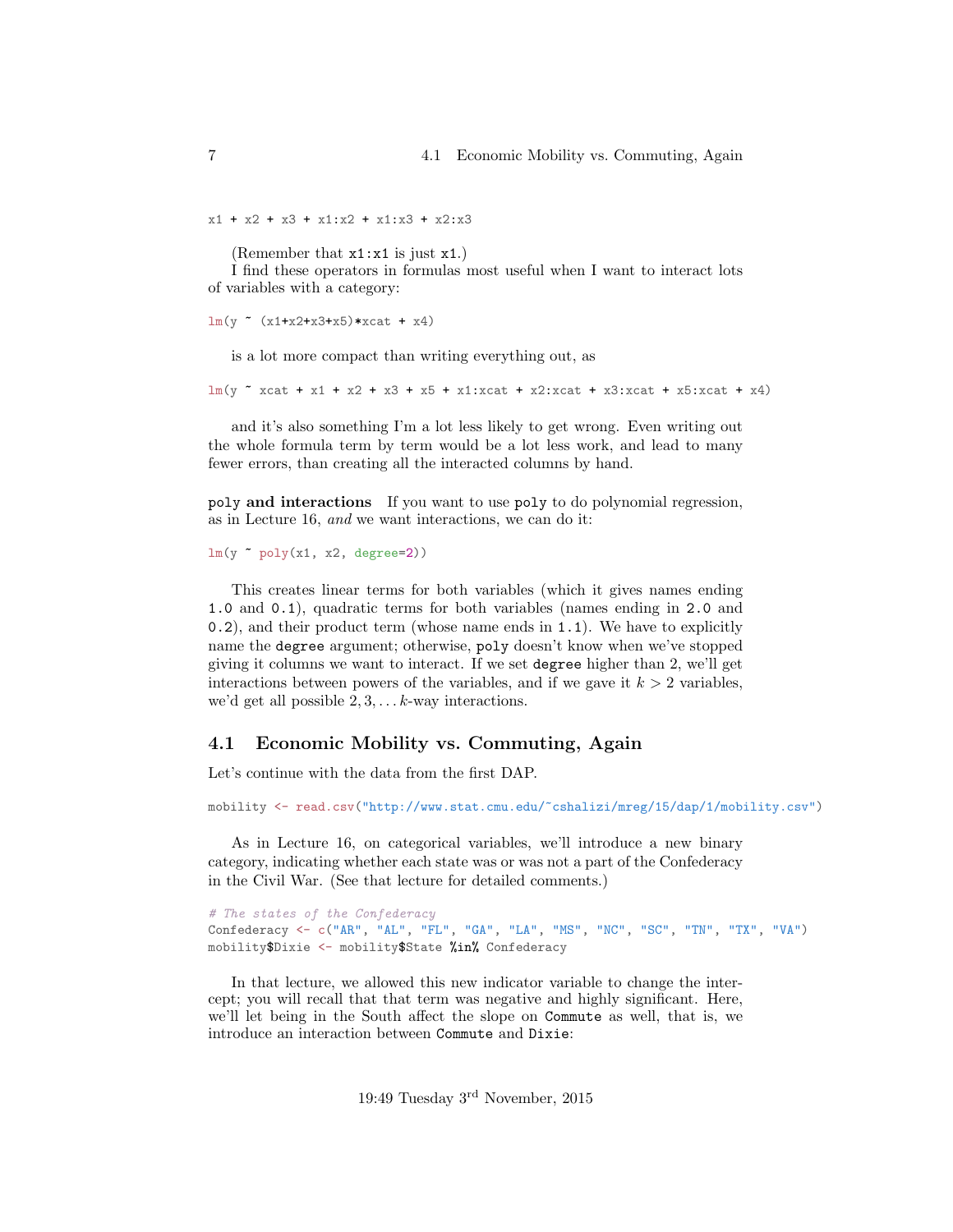```
mob.dixie <- lm(Mobility ~ Commute*Dixie, data=mobility)
signif(coefficients(summary(mob.dixie)),3)
```

| ## |                                |            | Estimate Std. Error t value $Pr(>\vert t \vert)$ |                              |
|----|--------------------------------|------------|--------------------------------------------------|------------------------------|
|    | ## (Intercept)                 | 0.01880    |                                                  | 0.00683 2.7600 5.95e-03      |
|    | ## Commute                     | 0.19500    |                                                  | 0.01340 14.5000 2.93e-42     |
|    | ## DixieTRUE                   | $-0.02120$ |                                                  | $0.01190 - 1.77007.64e - 02$ |
|    | ## Commute: DixieTRUE -0.00131 |            |                                                  | $0.02830 -0.0461$ 9.63e-01   |

(See also Exercise [3.](#page-8-1))

The coefficient for the interaction is negative, suggesting that increasing the fraction of workers with short commutes predicts a smaller difference in rates of mobility in the South than it does in the rest of the country. This coefficient is not significantly different from zero, but, more importantly, we can be confident it is small, compared to the base-line value of the slope on Commute:

signif(confint(mob.dixie),3)

| ## |                                       |                    | $2.5 \%$ 97.5 % |
|----|---------------------------------------|--------------------|-----------------|
|    | ## (Intercept)                        | 0.00543 0.03220    |                 |
|    | ## Commute                            | 0.16900 0.22200    |                 |
|    | ## DixieTRUE                          | $-0.04470$ 0.00225 |                 |
|    | ## Commute:DixieTRUE -0.05680 0.05420 |                    |                 |

Thus, even if the South does have a different slope than the rest of the country, it is not a very different slope.

The difference in the intercept, however, is more substantial. It, too, is not significant at the 5% level, but that is because (as we see from the confidence interval) it might be quite large and negative  $(-2)$  percentage points, when the mean is about 10% and the largest value is 47%), or perhaps just barely positive — it's not so precisely measured, but it's either lowering the expected rate of mobility or adding to it trivially.

Of course, we should really do all our diagnostics here before paying much attention to these inferential statistics, but I offer this by way of illustration of the functions. As a further illustraiton, see Exercise [4.](#page-8-2)

### <span id="page-7-0"></span>5 Exercises

<span id="page-7-1"></span>To think through or to practice on, not to hand in.

1. Consider an apparently different, and perhaps more-interpretable, model than Eq. [1,](#page-1-1) namely

$$
Y = \alpha_0 + (\alpha_1 + \alpha_2 X_2)X_1 + (\alpha_3 + \alpha_4 X_1)X_2 + \epsilon
$$

Show that this can always be re-written in the same form as Eq. [1,](#page-1-1) and express the latter's  $\beta_0$ ,  $\beta_1$ ,  $\beta_2$  in terms of the  $\alpha$ s of this model. Can models of the form of Eq. [1](#page-1-1) always be re-written in this form? If so, express the  $\alpha$  parameters in terms of the  $\beta s$ ; if not, give a counter-example.